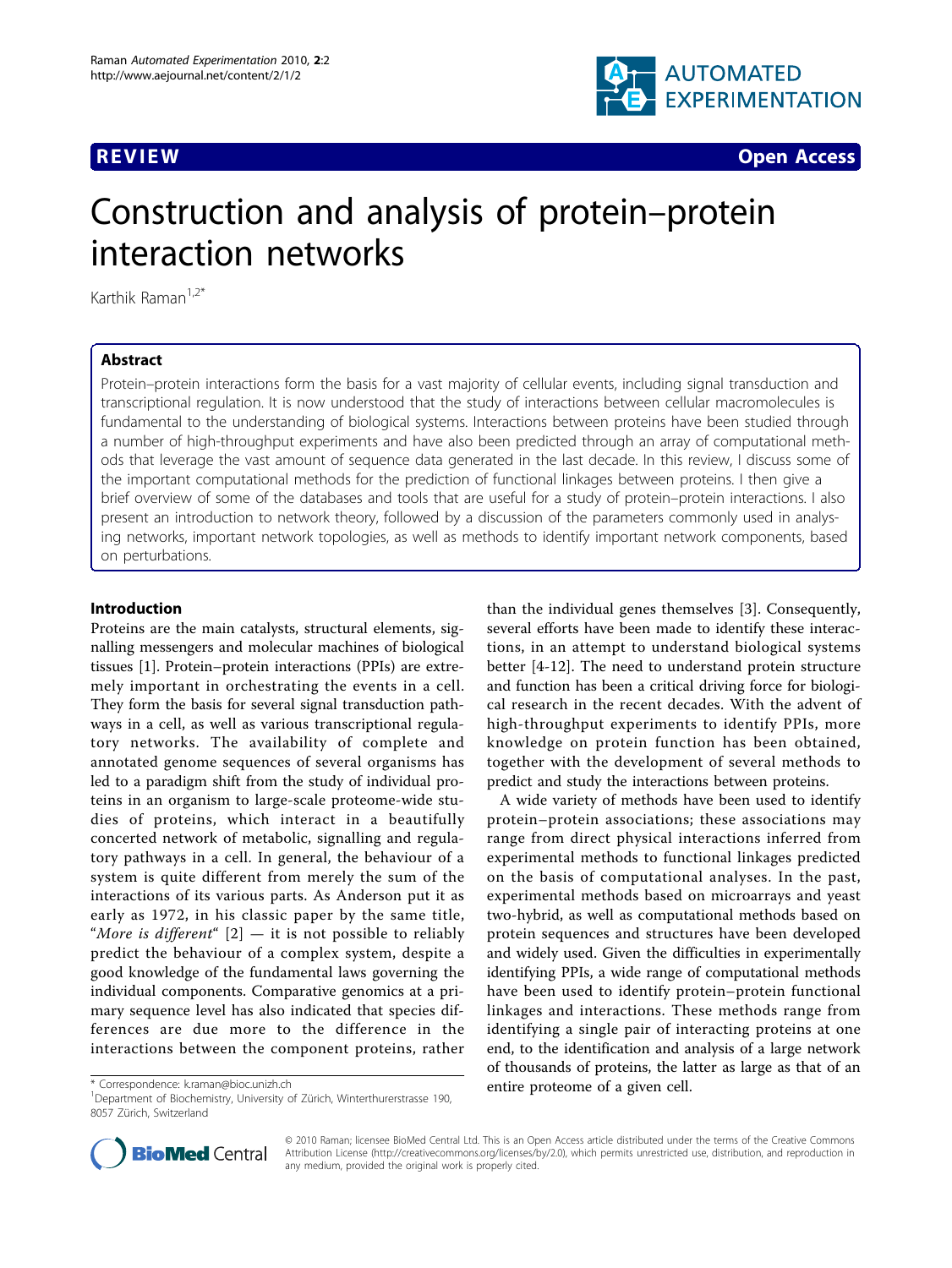# Computational methods for prediction of protein–protein functional linkages and interactions

# Methods based on genomic context Domain fusion

The domain fusion or Rosetta Stone method was proposed by Eisenberg and co-workers [[13\]](#page-8-0). The method is based on the hypothesis that if domains  $A$  and  $B$  exist fused in a single polypeptide  $AB$  in another organism, then  $A$  and  $B$  are functionally linked. Fig. [1A](#page-2-0) shows an example to illustrate this point. The premise is that since the affinity between proteins  $A$  and  $B$  is greatly enhanced when  $\vec{A}$  is fused to  $\vec{B}$ , some interacting pairs of proteins may have evolved from proteins that included the interacting domains  $A$  and  $B$  on the same polypeptide. Veitia [\[14\]](#page-8-0) has proposed a kinetic background to the idea of gene fusion, suggesting the inclusion of eukaryotic sequences to increase the robustness of Rosetta Stone predictions. The argument basically involves the fact that eukaryotes, with a larger volume, cannot afford to accommodate separate proteins A and  $B$ , as the required concentrations of  $A$  and  $B$  would be prohibitively high, to achieve the same equilibrium concentration of AB. One limitation of this method is its low coverage; it has the least coverage among the methods based on genomic context [\[15](#page-8-0)].

# Conserved neighbourhood

If the genes that encode two proteins are neighbours on the chromosome in several genomes, the corresponding proteins are likely to be functionally linked [[16](#page-8-0)]. This method is particularly useful in case of prokaryotes, where operons commonly exist, or in organisms where operon-like clusters are observed. Fig. [1B](#page-2-0) shows an example to illustrate this method. This method has been reported to identify high-quality functional relationships [[17](#page-8-0)]. However, the method suffers from low coverage, due to the dual requirement of identifying orthologues in another genome and then finding those orthologues that are adjacent on the chromosome [\[17](#page-8-0)]. Nevertheless, this coverage is still higher than that of the Rosetta Stone method [\[15](#page-8-0)]. Bork and co-workers have proposed another approach that exploits the conservation of divergently (bi-directionally) transcribed gene pairs [\[18](#page-8-0)]. The method is complementary to the existing gene neighbourhood method, which focuses on operons, where the genes are transcribed in a common orientation (co-directionally). They report the application of this method, to successfully associate self-regulatory transcription factors to their respective operons, enhancing functional annotations [\[18](#page-8-0)].

# Phylogenetic profiles

Identification of functional linkages between proteins using phylogenetic profiles is based on the idea that functionally linked proteins would co-occur in genomes. The phylogenetic profile of a protein can be represented as a 'bit string', encoding the presence or absence of the protein in each of the genomes considered (see Fig. [1C](#page-2-0)). Proteins having matching or similar phylogenetic profiles tend to be strongly functionally linked [[19](#page-8-0)]. In a study reported in 1999 [[19\]](#page-8-0), when only 17 fully sequenced genomes were considered for analysis, the function of a number of proteins in Escherichia coli could be assigned correctly, by examining the similarity of their phylogenetic profiles. Fig. [1C](#page-2-0) illustrates an example, showing how two proteins  $A$  and  $B$  are likely to be functionally linked, owing to the similarity of their phylogenetic profiles across five genomes. This method is in a sense the computational equivalent of the experimental genetic approach of mapping a mutant gene's phenotype to the gene. Genes with similar phylogenetic profiles essentially produce similar phenotypes, much similar to a standard genetic mapping [[17](#page-8-0)]. Bork and co-workers [[20](#page-8-0)] have used anti-correlated occurrences of genes (complementary phylogenetic patterns, as against co-occurrence) across genomes to identify several analogous enzyme displacements (functionally equivalent genes) in thiamine biosynthesis.

The online service Protein Link EXplorer (PLEX; [http://](http://www.cytoscape.org/) [bioinformatics.icmb.utexas.edu/plex/\)](http://www.cytoscape.org/) [\[21](#page-8-0)] allows for the construction of phylogenetic profiles for any given sequence, which can be compared to profiles of all other proteins from 89 fully sequenced genomes that are stored in the PLEX database. PLEX can also accept sophisticated phylogenetic profile inputs and comparison parameters, including individual organism or group-based profiles. Gene neighbours and Rosetta stone links of all proteins that match the query profile can also be investigated.

# Methods based on co-evolution

Co-evolution can be defined as the joint evolution of ecologically interacting species [[22](#page-8-0)] and it implies the evolution of a species in response to selection imposed by another. Co-evolution thus requires the existence of mutual selective pressure on two or more species [[23](#page-9-0)]. Computational methods to predict PPIs through the characteristics of co-evolution have been developed by extrapolating concepts developed for the study of species co-evolution to the molecular level [[23](#page-9-0),[24\]](#page-9-0). An in silico Two-hybrid  $(i2h)$  method has been proposed, based on the study of correlated mutations in multiple sequence alignments [\[25,26\]](#page-9-0). The premise is that coadaptation of interacting proteins can be detected by the presence of a distinctive number of compensatory mutations in corresponding proteins of different species. An interaction index, defined based on the distribution of correlation values is calculated. Correlated mutations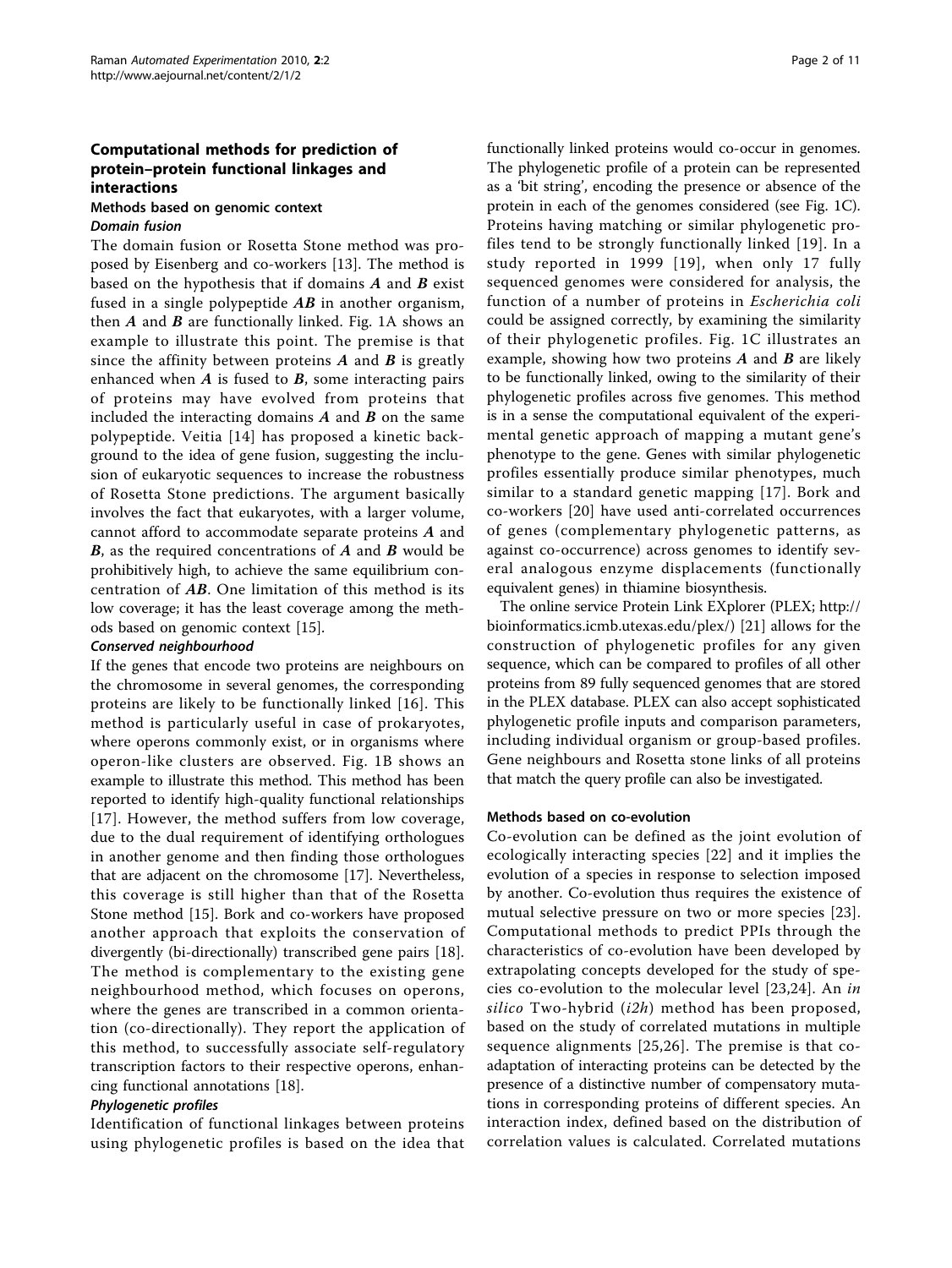<span id="page-2-0"></span>

can also been used to identify specific residues involved at the interaction sites [[26\]](#page-9-0). Fig. 1D illustrates how correlated mutations can be used to identify functional linkages between proteins.

Protein interactions have also been predicted on the basis of the comparison of evolutionary histories, or phylogenetic trees, under the premise that interacting proteins are subject to similar evolutionary pressures resulting in similar topologies for the corresponding trees [[27](#page-9-0)-[29\]](#page-9-0). A more recent method [\[30\]](#page-9-0) uses the complete network of phylogenetic tree similarities between all protein pairs in the genome to reassess pairwise similarity between the phylogenetic trees of any two proteins, thereby accounting for the co-evolutionary context of the proteins more effectively.

### Other methods

Although homology-based methods are often quite useful for inferring PPIs, there are occasions where homology-based methods may not be effective. For example, Mika and Rost have illustrated earlier that homologybased inference of physical PPIs are accurate only at high levels of sequence identity [\[31](#page-9-0)]. Further, homologybased inference of PPIs work better within species than across species, for low and high levels of sequence similarity [[31\]](#page-9-0).

Functional linkages may also be derived by the analysis of correlated mRNA expression levels, or protein co-expression. These techniques do not require any homology information [[17\]](#page-8-0), as they rely on the measurement of additional expression data. These techniques can, therefore, find unique relationships among proteins. The premise of all expression clustering methods is that proteins do not work in isolation and are often co-expressed with functionally related proteins. By altering the conditions for performing the experiments, enough variation in gene expression can be observed to identify co-expressing genes. Protein co-expression analysis is preferable since mRNA levels and protein levels have often been found to be poorly correlated.

Gene expression data has also been shown to be useful in understanding the dynamics of PPI networks [[32](#page-9-0)-[34\]](#page-9-0). Lu and collaborators [[33\]](#page-9-0) integrated gene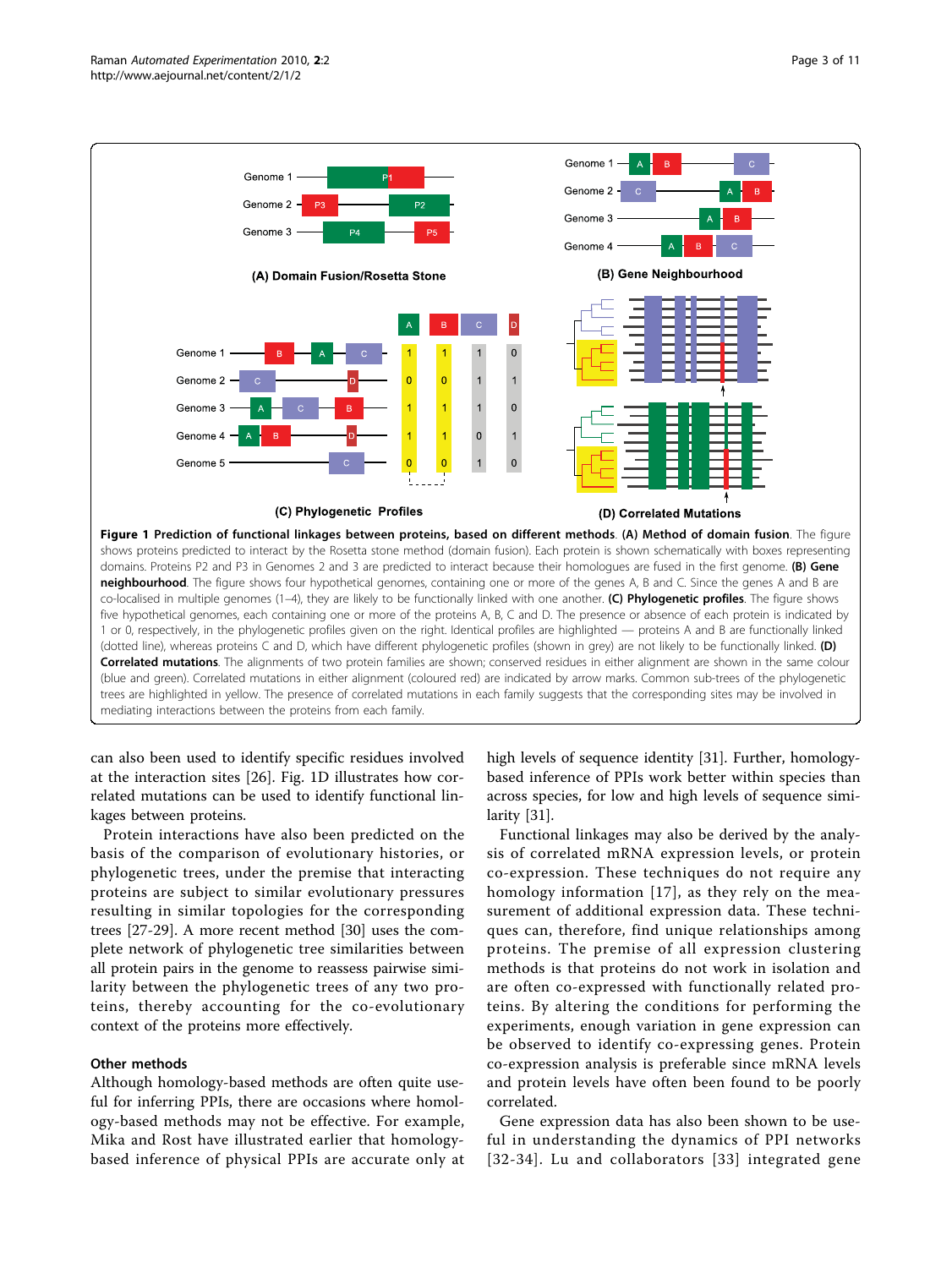expression profiles (from a mice model of asthma) into a network of mouse PPIs derived from the BIND database. They found that highly connected proteins, or hub proteins in the network have less variable gene expression profiles compared to proteins at the network periphery. Mande and collaborators have described the construction of 'conditional networks' by integrating gene expression data under different conditions into protein functional linkage networks [[34](#page-9-0)]. These networks present a picture of the dynamics of the functional linkages between proteins; a comparative analysis of four different conditional networks illustrates important responses in wild-type and mutant Escherichia coli cells treated with ultra-violet rays.

Efforts to mine experimental protein–protein association information from literature have also been made. For example, Hogue and co-workers have described an support vector machine (SVM)-based approach to mine the biomedical literature for PPIs [[35\]](#page-9-0). Databases such as the STRING include such computationally mined interactions [[36\]](#page-9-0). Eisenberg and co-workers have described an approach to identify abstracts that discuss PPIs from literature, which may then be manually scanned to identify PPIs [\[37](#page-9-0)]. This approach forms the basis for the rapid expansion of the database of interacting proteins (DIP) [[37](#page-9-0)]. Zaki and collaborators have described a method based on pairwise similarity of protein sub-sequences, to predict PPIs [[38\]](#page-9-0).

### Experimental methods

Although this review primarily deals with computational methods for predicting PPIs, I here briefly outline some experimental methods for assessing PPIs, for the sake of completeness. There are a number of experimental techniques such as yeast-two hybrid [[39\]](#page-9-0), affinity purification/mass spectrometry [[4](#page-8-0),[5](#page-8-0),[9](#page-8-0),[11,](#page-8-0)[40\]](#page-9-0) and protein microarrays [[41-43\]](#page-9-0), which are reviewed in detail elsewhere [[44,45](#page-9-0)]. These form the basis of several largescale datasets on PPIs.

In the yeast-two hybrid assay, two fusion proteins are created: the 'bait' (a protein of interest with a DNAbinding domain attached to its N-terminus) and the 'prey' (its potential interaction partner, fused to an activation domain). If the 'bait' and the 'prey' interact, their binding forms a functional transcriptional activator, which in turn activates reporter genes or selectable markers [[39\]](#page-9-0). This assay has been adapted for high-throughput analyses of PPIs [\[46,47](#page-9-0)].

Gavin and collaborators have described the purification of complexes of 1739 proteins from S. cerevisiae (including the complete set of 1143 human orthologues) using tandem affinity purification coupled to mass spectrometry, illustrating the complexity of connectivity between protein complexes [\[4](#page-8-0)]. Mass spectrometry has also been used to construct a large-scale map of human protein interactions [[11](#page-8-0)].

Protein microarrays aid in the detection of in vitro binary interactions of various types — protein–protein, protein–lipid or antigen–antibody interactions. Proteins covalently attached to a solid support are screened with fluorescently labelled probes (proteins or lipids), to identify interactions [[41](#page-9-0)]. A high density yeast protein microarray comprising 5800 yeast proteins was developed and used to identify novel calmodulin and phospholipid binding proteins [\[41\]](#page-9-0).

Although many of these assays can identify PPIs with high confidence, they still have their share of false positives and can suffer from a limited reproducibility. Nevertheless, high-throughput experimental analyses of PPIs are quite important in obtaining the protein interaction map of a cell. Further, combining results from multiple experiments as well as computational methods for predicting functional linkages (as is done in databases such as the STRING) is likely to further improve our understanding of the complex web of interactions within a cell.

# Databases and tools for analysis of PPIs

In this section, I review some of the important databases that house data on PPIs, as well as some useful tools for the visualisation and analysis of PPIs. Protein interaction databases have also been reviewed in [\[44](#page-9-0)]. Some of the important databases containing data about PPIs are discussed below. Some more examples of databases useful for researching PPIs are given in Table [1](#page-4-0).

### STRING

STRING (Search Tool for the Retrieval of Interacting Genes/Proteins; [http://string.embl.de/](http://sourceforge.net/projects/lgl)) [\[36](#page-9-0),[48\]](#page-9-0) is a precomputed database for the exploration and analysis of protein–protein associations. The associations are derived from high-throughput experimental data, mining of databases and literature, analyses of co-expressed genes and also from computational predictions, including those based on genomic context analysis. STRING employs a unique scoring framework based on benchmarks of the different types of associations against a common reference set, to produce a single confidence score per prediction. The graphical user interface is appealing and user-friendly, backed by an excellent visualisation engine. Medusa [http://coot.embl.de/](http://biodata.mshri.on.ca/osprey/servlet/Index) [medusa/](http://biodata.mshri.on.ca/osprey/servlet/Index), a general graph visualisation tool, is a front end (interface) to the STRING protein interaction database [[49](#page-9-0)].

### **HPRD**

Human Protein Reference Database (HPRD; [http://www.](http://vlado.fmf.uni-lj.si/pub/networks/pajek/) [hprd.org/\)](http://vlado.fmf.uni-lj.si/pub/networks/pajek/) [[50\]](#page-9-0) integrates information relevant to the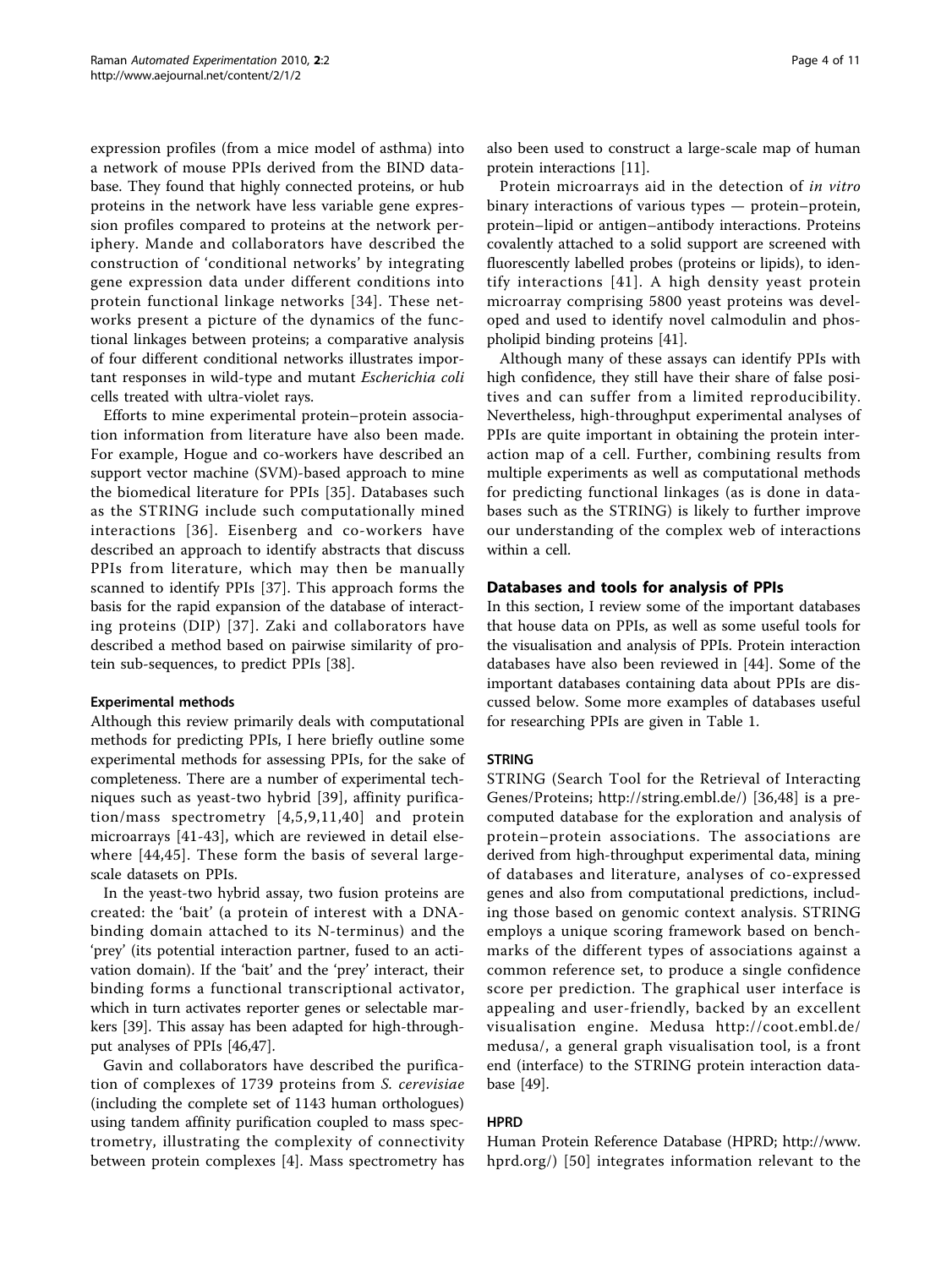<span id="page-4-0"></span>

|  |  |  |  |  |  |  | Table 1 Databases and resources useful for researching PPIs. |  |
|--|--|--|--|--|--|--|--------------------------------------------------------------|--|
|--|--|--|--|--|--|--|--------------------------------------------------------------|--|

| <b>Database</b> | URL                                                                                                                         | <b>Resources</b>                                           | Refs.    |
|-----------------|-----------------------------------------------------------------------------------------------------------------------------|------------------------------------------------------------|----------|
| <b>BIND</b>     | Peer-reviewed bio-molecular interaction database containing published interactions<br>and complexes                         | http://bind.ca/                                            | [79]     |
| <b>BioGRID</b>  | Protein and genetic interactions from major model organism species                                                          | http://www.thebiogrid.org/                                 | [80]     |
| COGs            | Orthology data and phylogenetic profiles                                                                                    | http://www.ncbi.nlm.nih.gov/COG/                           | [81, 82] |
| <b>DIP</b>      | Experimentally determined interactions between proteins                                                                     | http://dip.doe-mbi.ucla.edu/                               | [51]     |
| <b>HPRD</b>     | Human protein functions, PPIs, post-translational modifications, enzyme-substrate<br>relationships and disease associations | http://www.hprd.org/                                       | [50, 83] |
| IntAct          | Interaction data abstracted from literature or from direct data depositions by expert<br>curators                           | http://www.ebi.ac.uk/intact/                               | [84]     |
| <b>iPFAM</b>    | Physical interactions between those Pfam domains that have a representative<br>structure in the Protein DataBank (PDB)      | http://ipfam.sanger.ac.uk/                                 | [85]     |
| <b>MINT</b>     | Experimentally verified PPI mined from the scientific literature by expert curators                                         | http://mint.bio.uniroma2.it/mint/                          | [86]     |
| Predictome      | Experimentally derived and computationally predicted functional linkages                                                    | http://visant.bu.edu/                                      | $[52]$   |
| ProLinks        | Protein functional linkages                                                                                                 | http://mysql5.mbi.ucla.edu/cqi-bin/<br>functionator/pronav | [87]     |
| <b>SCOPPI</b>   | Domain-domain interactions and their interfaces derived from PDB structure files and<br>SCOP domain definitions             | http://www.scoppi.org/                                     | [88]     |
| <b>STRING</b>   | Protein functional linkages from experimental data and computational predicttions                                           | http://string.embl.de/                                     | [36,48]  |

function of human proteins in health and disease. The database is almost completely manually curated by biologists who have read and interpreted over 300,000 published articles during the annotation process. Data pertaining to thousands of PPIs, post-translational modifications, enzyme/substrate relationships, disease associations, tissue expression and sub-cellular localisation have been extracted from literature into the database.

### DIP

The DIP (Database of Interacting Proteins; [http://dip.](http://visant.bu.edu/) [doe-mbi.ucla.edu/\)](http://visant.bu.edu/) database [\[51](#page-9-0)] catalogues experimentally derived PPIs. Due to the variety of experiments and their corresponding reliabilities, DIP applies some quality assessment methods to pick out subsets of most reliable interactions. The DIP is generally considered as a valuable benchmark or verify the performance of any new method for prediction of PPIs.

#### Predictome

The Predictome [\[52](#page-9-0)] database houses links between the proteins of 44 genomes based on the implementation of gene context functional linkage methods, viz. chromosomal proximity, phylogenetic profiling and domain fusion. It also contains information on large-scale experimental screenings of PPI data, from experiments such as yeast two-hybrid, immuno-co-precipitation and correlated expression. The Predictome database is presently accessible through the visual front-end provided by VisANT [[53\]](#page-9-0), which is a versatile tool for visualisation and analysis of interaction data. Website [http://](http://www.yworks.com/products/yed/) [visant.bu.edu/](http://www.yworks.com/products/yed/).

#### Tools for network analysis and visualisation

In this section, I briefly discuss some of the useful software tools available for the analysis and visualisation of biological networks. A comprehensive review of the tools useful for the visualisation of networks has been published elsewhere [\[54](#page-9-0)]. Some more examples of tools useful for network visualisation and analysis are given in Table [2.](#page-5-0)

Cytoscape Cytoscape [http://www.cytoscape.org/\[](http://mint.bio.uniroma2.it/mint/)[55\]](#page-9-0) is a software platform for visualising molecular interaction networks and integrating these interactions with gene expression profiles. The tool is best used in conjunction with large databases of gene expression data, protein– protein, protein–DNA, and genetic interactions that are increasingly available for humans and model organisms. Cytoscape supports several algorithms for the layout of networks. Several useful plug-ins are available for Cytoscape, to extend its capabilities. A notable example is the NetworkAnalyzer plug-in [[56](#page-9-0)], which can be used to compute various network parameters.

Pajek Pajek [http://pajek.imfm.si/](http://visant.bu.edu/) is a program (only for Windows-based operating systems) for the analysis and visualisation of very large networks; it can even handle networks with  $> 10^5$  nodes. Pajek also includes a variety of network layout algorithms, including force-directed layout algorithms such as Fruchterman–Reingold [[57](#page-9-0)]. Pajek is highly versatile and can also be used to study network dynamics.

# Analyses of network structure

The field of network theory has witnessed a number of advances in the past [[58-60](#page-9-0)], many of which are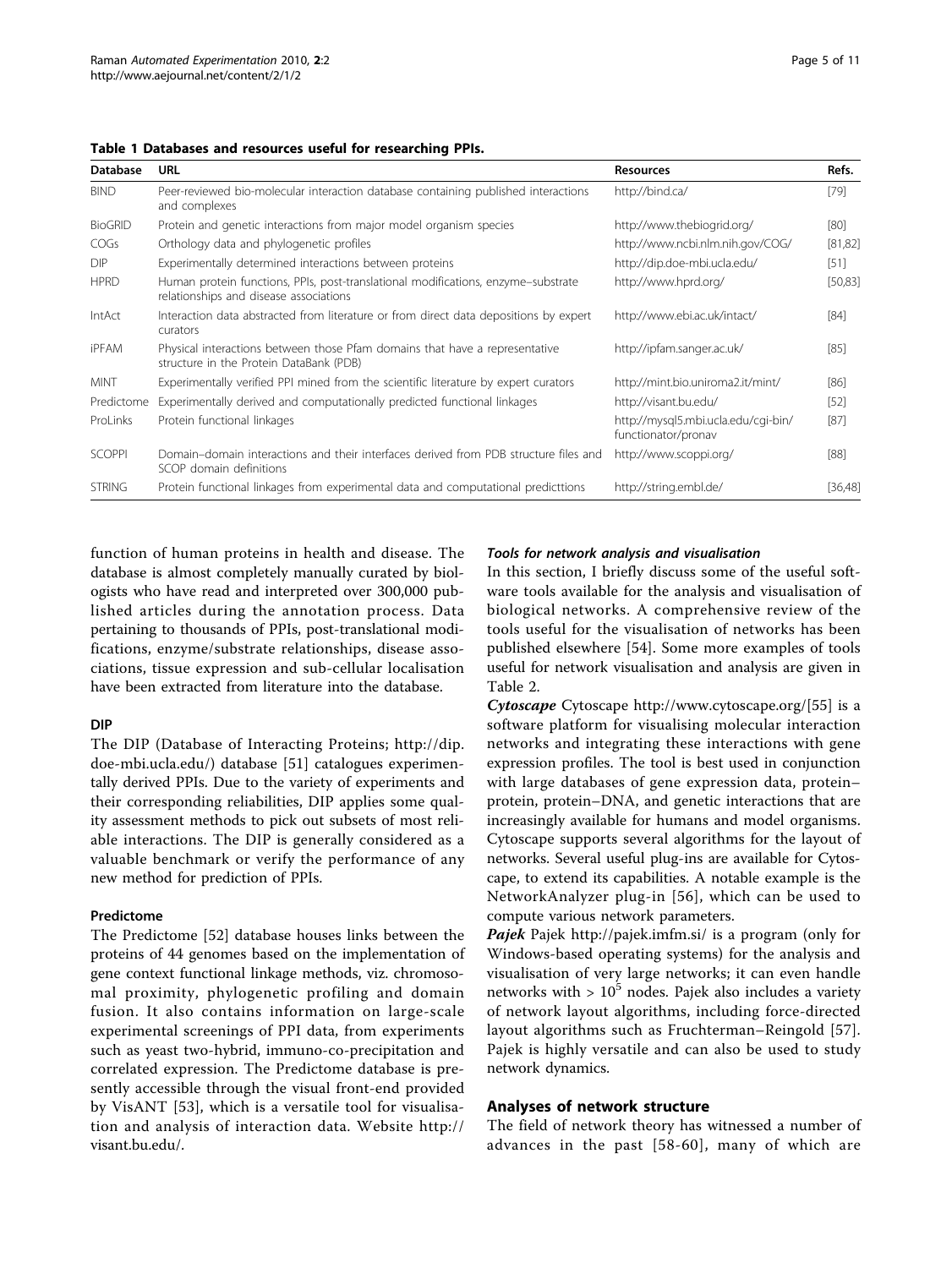<span id="page-5-0"></span>

|  |  |  | Table 2 Examples of tools useful for the visualisation of networks and PPIs. |
|--|--|--|------------------------------------------------------------------------------|
|--|--|--|------------------------------------------------------------------------------|

| Tool                        | URL                                                 | <b>Features</b>                                                                                                                                | Refs. |
|-----------------------------|-----------------------------------------------------|------------------------------------------------------------------------------------------------------------------------------------------------|-------|
| BioLayout Express<br>3D     | http://www.biolayout.org/                           | Facilitates microarray data analysis                                                                                                           | [89]  |
| Cytoscape                   | http://www.cytoscape.org/                           | Versatile; implements many visualisation algorithms; many plug-ins available                                                                   | [55]  |
| Large Graph<br>Layout (LGL) | http://sourceforge.net/projects/lgl                 | Especially useful for dynamic visualisation of large graphs (10 <sup>5</sup> nodes, 10 <sup>6</sup> edges);<br>force-directed layout algorithm | [90]  |
| Osprey                      | http://biodata.mshri.on.ca/osprey/<br>servlet/Index | Provides network filters, connectivity filters, many layouts and facilitates dataset<br>superimposing                                          | [91]  |
| Pajek                       | http://vlado.fmf.uni-lj.si/pub/<br>networks/pajek/  | Especially useful for the analysis of very large networks                                                                                      | [92]  |
| Visant                      | http://visant.bu.edu/                               | Especially facilitates analysis of gene ontologies                                                                                             | [53]  |
| Yed                         | http://www.yworks.com/products/<br>yed/             | General purpose graph editor                                                                                                                   |       |

impacting the analyses of biological networks such as PPI networks. In this section, I discuss some of the important network parameters useful in the analysis of networks and understanding their characteristics, important network topologies, as well as some of the measures that can be used to analyse perturbations to networks. Detailed reviews of the application of network theory to biology have been published elsewhere [[61,62\]](#page-9-0).

#### Network parameters

Network theory provides a quantifiable description of networks; there are several network measures that enable the comparison and characterisation of complex networks:

#### Connectivity (or) Degree

The most elementary characteristic of a node is its degree,  $k$ , which represents the number of links the node has, to other nodes in the network.

# Degree distribution

The degree distribution,  $P(k)$ , gives the probability that a selected node has exactly k links.  $P(k)$  is obtained by counting the number of nodes  $N(k)$  with  $k = 1, 2, ...$ links and dividing by the number of nodes N. The degree distribution allows to distinguish between various network topologies [\[61\]](#page-9-0).

#### Clustering Coefficient

The clustering coefficient was first defined by Watts and Strogatz [[58](#page-9-0)]. The clustering coefficient, C, for a node is a notion of how connected the neighbours of a given node are (cliquishness). The average clustering coefficient for all nodes in a network is taken to be the network clustering coefficient. In an undirected graph, if a vertex  $v_i$  has  $k_i$  neighbours,  $k_i (k_i$  - 1)/2 edges could exist among the vertices within the neighbourhood  $(N_i)$ . The clustering coefficient for an undirected graph  $G(V, E)$  (where V represents the set of vertices in the graph G and E represents the set of edges) can then be defined as

$$
C_i = \frac{2|\{e_{jk}\}|}{k_i(k_i - 1)}; v_j, v_k \in N_i, e_{jk} \in \mathbf{E}.
$$
 (1)

The average clustering coefficient characterises the overall tendency of nodes to form clusters or groups. C  $(k)$  is defined as the average clustering coefficient for all nodes with  $k$  links.

# Characteristic Path Length

The characteristic path length, L, is defined as the number of edges in the shortest path between two vertices, averaged over all pairs of vertices. It measures the typical separation between two vertices in the network [\[58](#page-9-0)]. Intuitively, it represents the network's overall navigability [\[61\]](#page-9-0).

#### Network Diameter

The network diameter  $d$  is the greatest distance (shortest path, or geodesic path) between any two nodes in a network [\[63](#page-9-0)]. It can also be viewed as the length of the 'longest' shortest path in the network.

$$
d = \max_{u,v \in \mathcal{G}} d_{\mathcal{G}}(u,v) \tag{2}
$$

where  $d_G(u, v)$  is the shortest path between u and v in G. A few authors have also used this term to denote the average geodesic distance in a network (which translates to the characteristic path length), although strictly the two measures are distinct.

#### Betweenness

Betweenness is a centrality measure of a vertex within a graph [[64](#page-9-0)]. For a graph  $G(V, E)$ , with *n* vertices, the betweenness  $C_B(v)$  of a vertex  $v$  is defined as

$$
C_B(v) = \sum_{s \neq v \neq t \in V} \frac{\sigma_{st}(v)}{\sigma_{st}}
$$
(3)

where  $\sigma_{st}$  is the number of shortest paths from s to t, and  $\sigma_{st}(v)$  is the number of shortest paths from s to t that pass through a vertex  $\nu$ . A similar definition for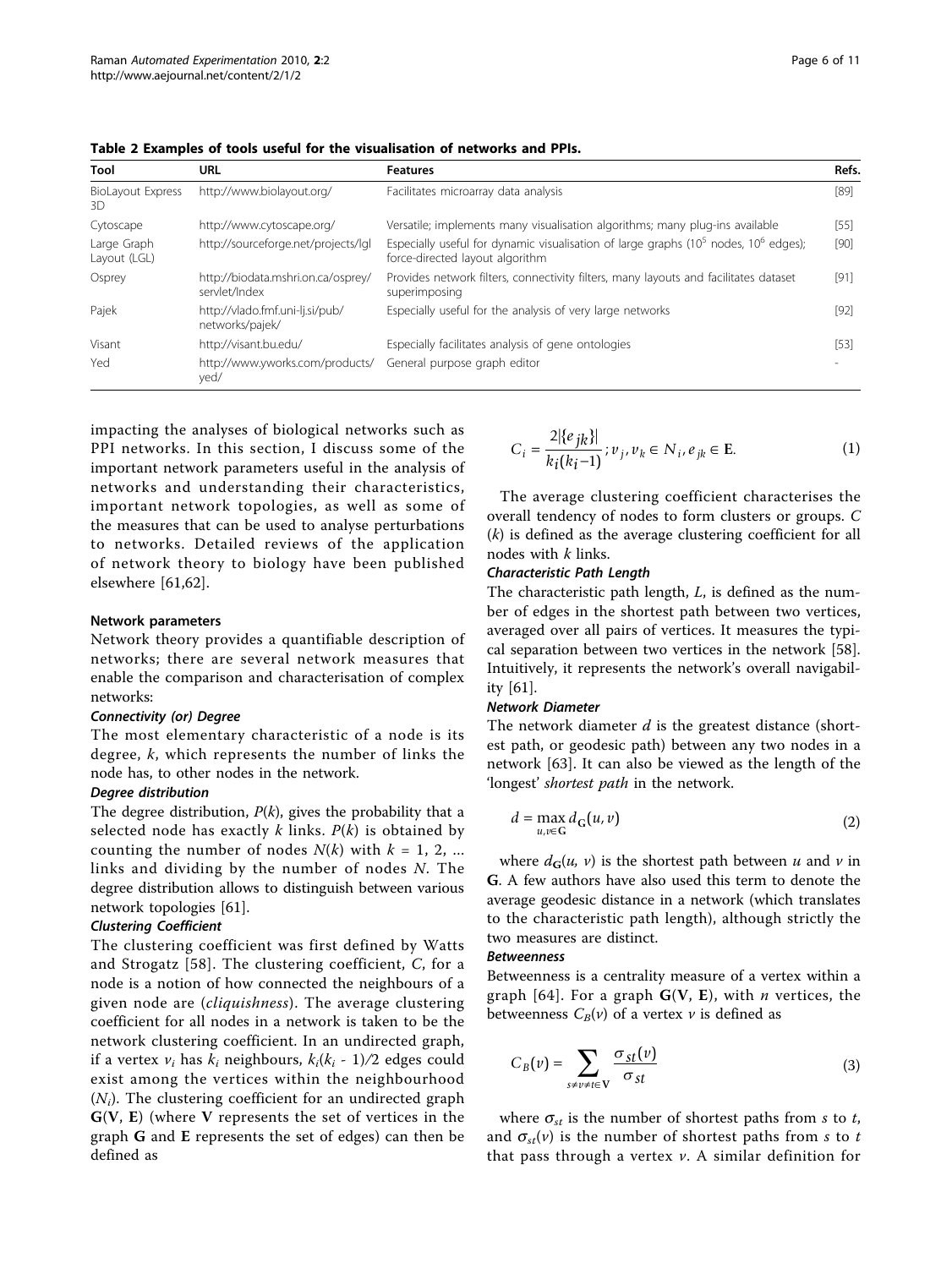'edge betweenness' was given by Girvan and Newman [[65](#page-9-0)]. Nodes with a higher betweenness lie on a larger number of shortest paths in a network.

# Network topologies

The understanding of the topology or the architectural principles of a biological network can directly give an insight into various network characteristics. There are several known topologies of networks, characterised by their distinctive network parameters. The following are some network models that are relevant to the understanding of biological networks.

# Random networks

The Erdös–Rényi model of a random network starts with N nodes and connects each pair of nodes with a probability  $p$ , which creates a graph with approximately  $pN(N-1)/2$  randomly placed links. The node degrees follow a Poisson distribution indicating that most nodes have approximately the same number of links. The characteristic path length is proportional to the logarithm of the network size  $L \sim \log N$ .  $C(k)$  is independent of k [[61\]](#page-9-0).

# Small-world networks

Small-world networks are characterised by two properties: (i) individual nodes have few neighbours, but (ii) most nodes can be reached from one another through few steps, often referred to as 'six degrees of separation' [[66](#page-9-0)]. Small-world networks have been generated by rewiring regular ring-lattice-like networks [[58\]](#page-9-0). A regular ring-lattice resembles a (circular) string of beads, where each node (bead) is linked to one node on either side, and is also additionally connected to the immediate neighbour of those nodes. Thus, each node is linked to four nodes nearest to it on the 'string'. The ring-lattice is rewired as follows: the original links in the lattice are replaced by random ones with a probability  $0 \le \varphi \le 1$ , introducing varying amounts of disorder, which takes the network from complete regularity to complete disorder (randomness). The re-wiring process allows the small-world model to interpolate between a regular lattice and a (more or less) random graph. When  $\varphi = 0$ , there is no re-wiring and the regular lattice remains unchanged. The clustering coefficient for this lattice tends to  $0.75$  for large  $k$ . The regular lattice, however, does not show the small-world effect. Mean geodesic distances between vertices tend to  $L/4k$  for large  $L$ . When  $\varphi = 1$ , every edge is re-wired to a new random location and the graph is almost a random graph, with typical geodesic distances on the order of  $\log L / \log k$ , but very low  $C \approx 2k/L$  [[67](#page-9-0)]. As Watts and Strogatz showed by numerical simulation, however, there exists a sizeable region in between these two extremes of  $\varphi$ , for which the model generates a network that has both low path lengths and high clustering. Small-world networks have a characteristic path length of the same order as random networks ( $L \boxtimes \log N$ ), but have a clustering coefficient much higher than that of random networks (C  $\mathbb{Z}$  C<sub>random</sub>). The small-world topology has been observed in networks such as film actor networks, power grids and the neural network of the nematode Caenorhabditis elegans [\[58](#page-9-0)].

# Scale-free Networks

Scale-free networks are characterised by a power-law degree distribution; the probability that a node has  $k$ links is given by  $P(k) \sim k^{\gamma}$ , where  $\gamma$  is the degree expo-nent [[59\]](#page-9-0). The value of  $\gamma$  determines many properties of the system. For smaller values of  $\gamma$ , the role of the 'hubs', or highly connected nodes, in the network becomes more important. For  $\gamma > 3$ , hubs are not relevant, while for  $2 < \gamma < 3$ , there is a hierarchy of hubs, with the most connected hub being in contact with a small fraction of all nodes. Scale-free networks have a high degree of robustness against random node failures, although they are sensitive to the failure of hubs. The probability that a node is highly connected is statistically more significant than in a random graph. The properties of a scale-free network are often determined by a relatively small number of highly connected hubs. The Barabási–Albert scale-free network model [\[59](#page-9-0)] involves the construction of a network through an iterative procedure. Beginning with a network having  $m_0$  nodes, in each subsequent iteration, a single node is added to the network, with  $m \leq m_0$  links to existing nodes. The probability with which this node connects to the existing nodes of the network is directly proportional to the connectivity of the existing nodes ('rich get richer' phenomenon). The probability  $p_i$  with which the new node connects to an existing node  $i$ , is given as

$$
p_i = \frac{k_i}{\sum_{j \in \mathbf{G}} k_j}
$$

where  $k_i$  is the degree of node  $i$  and the denominator represents the sum of the degrees of all nodes in the network  $(G)$ . After *n* iterations, the model leads to a network with  $m_0 + n$  nodes and *mn* edges. The network generated by this model has a power-law degree distribution characterised by  $\gamma$  = 3. Scale-free networks with  $2 < \gamma < 3$ , a range commonly observed in many biological networks, are ultra-small, with a characteristic path length  $L \sim \log \log N$ , significantly smaller than that of random networks ( $log N$ ) [[61](#page-9-0)].

### Analysis of network perturbations

Networks can be perturbed through the removal of nodes and edges. A typical analysis would be to probe the effect of disrupting a node and its corresponding edges. Networks of different topologies vary in their resilience to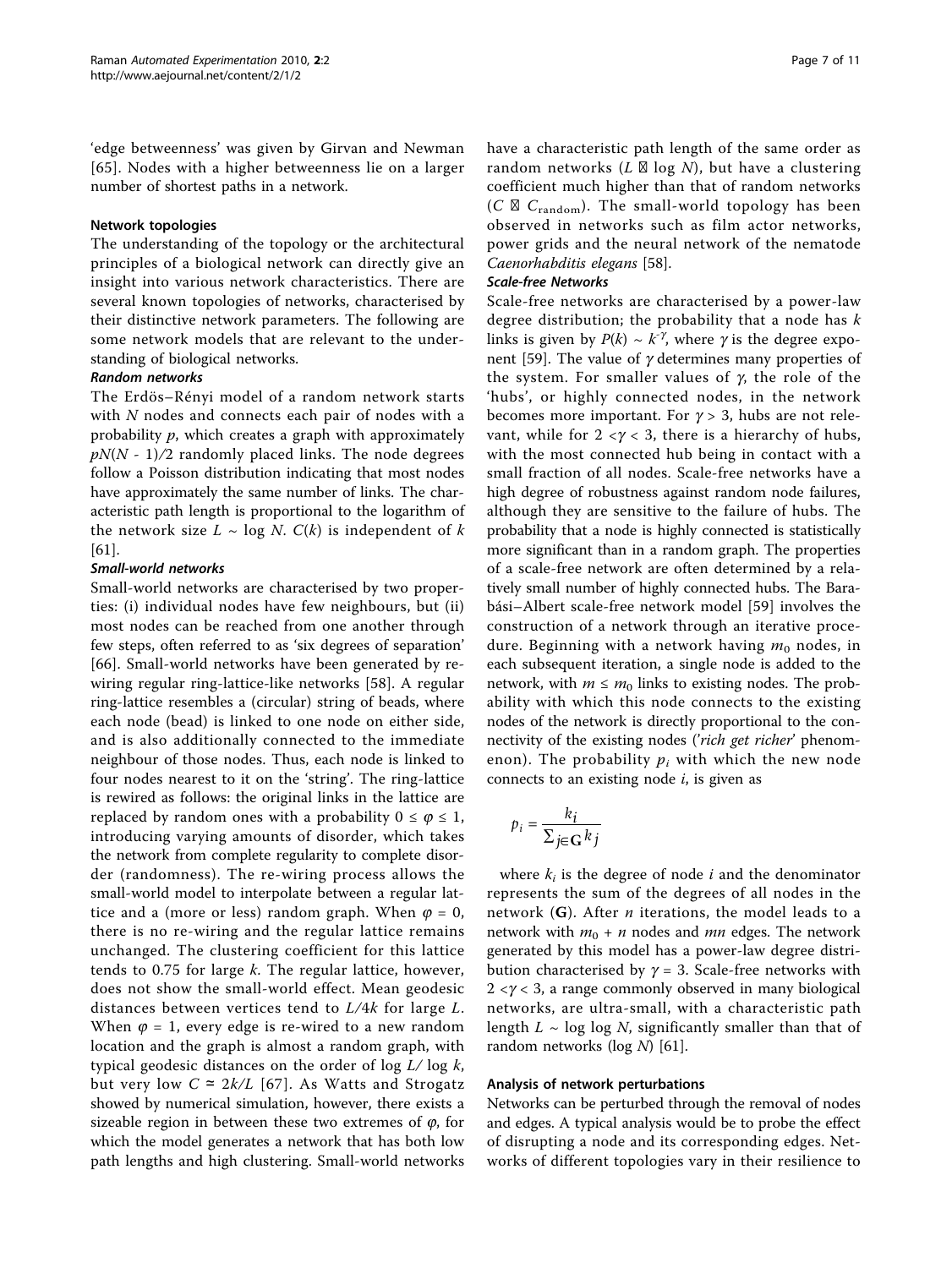various types of perturbations. A number of studies have been carried out to analyse the response of networks to the deletion of their nodes and edges. A review of how nodes in a network can be prioritised based on network analysis has been presented elsewhere [\[68\]](#page-9-0).

Barabási and co-workers have analysed the response of scale-free and random networks to various types of 'attacks' [[69\]](#page-9-0). In particular, they have analysed the networks representing the topologies of the Internet and the World-Wide Web. The common observation is that scale-free networks are quite insensitive to random node removals; they are highly robust in the face of random node failures and the characteristic path length was found to be almost unaffected. This is intuitively reasonable, since most of the vertices in these networks have low degree and therefore lie on few paths between others; thus their removal rarely affects communications substantially. On the other hand, directed attacks targeting the highly connected hubs led to a rapid disruption of the communication through the network. The characteristic path length was found to increase very sharply with the fraction of hubs removed and typically only a small fraction of the hubs needed to be 'knocked out' before essentially all communication through the network was destroyed [\[67,69\]](#page-9-0).

Jeong and co-workers have analysed the effect of node deletions on S. cerevisiae PPI network [\[70](#page-9-0)]. They report that although proteins with five or fewer links constituted about 93% of the total number of proteins, only about 21% of them were essential. On the other hand, only 0.7% of the proteins had more than 15 links, but single deletion of 62% of these proved lethal. This implies that highly connected proteins with a central role in the architecture of the network are three times more likely to be essential than proteins with only a small number of links to other proteins.

Another comprehensive analysis of vulnerability of complex networks to various types of attacks has been discussed in [\[71](#page-9-0)]. In addition to node deletions studied earlier [[69](#page-9-0)], they have also studied the effects of edge removals. Further, for each case of attacks on vertices and edges, four different attacking strategies were employed: removals by the descending order of the degree and the betweenness centrality, calculated for either the initial network or the modified network during the iterative removal procedure. They report that the removals based on the re-calculated degrees and betweenness centralities are often more harmful than the attack strategies based on the initial network's parameters, underlining the importance of the changes in network structure following the removal of important edges or nodes.

Wingender and co-workers have proposed a measure, known as pairwise disconnectivity index [[72\]](#page-9-0), which

quantifies how crucial a node or an edge (or a group of nodes/edges) is, for sustaining the communication between connected pairs of vertices in a directed network. This is one metric that explicitly considers paths between the various nodes in a network; it is thus quite useful in analysing how node deletions in a network can disrupt the flow of information.

We have earlier reported an analysis of the number of disrupted shortest paths in the network, to identify nodes that may be critical to a network [[73\]](#page-9-0). Network analysis has also been used for identifying pathways to drug resistance [[74](#page-10-0)]. Ge and collaborators have developed an 'information flow analysis', to identify proteins central for information transmission in interactome networks of S. cerevisiae and C. elegans [[75](#page-10-0)]; the proteins so identified were also likely to be essential for survival. The method employs confidence scores for PPIs and also considers multiple paths in a network while evaluating the importance of each protein [[75\]](#page-10-0). The analysis of node deletions from PPI networks has been used for the identification of potential drug targets [\[73](#page-9-0)[,76](#page-10-0)].

# Conclusions

PPI networks provide a simplified overview of the web of interactions that take place inside a cell. The vast amounts of sequence data that have been generated have been leveraged to make better predictions of interactions and functional associations between proteins, as well as individual protein functions. By integrating experimental methods for determining PPIs and computational methods for prediction, a lot of useful data on PPIs have been generated, including a number of highquality databases.

Although the analyses of PPI networks has produced several useful results, often improving our understanding of the underlying biology, they are not without flaws. One of the key flaws of the existing methods to delineate such large-scale protein interaction networks is the limited reproducibility of such experiments; further, it is suspected that what is examined is only a small fraction of the entire proteome [[77](#page-10-0)]. However, most databases do combine multiple methods for predicting interactions, as well as results from multiple high-throughput experiments, mitigating this problem to a certain extent. Further, these networks often paint a static picture of the overwhelmingly complex dynamic interactions that take place in a cell. An improved model of these interactions must consider both the dynamics (temporal changes in the interactions) as well as the strengths of each of the interactions. The global overview presented by such interaction maps is no doubt useful, but the finer details of the interactions may be significantly important for our ability to make testable predictions about biological systems [\[78](#page-10-0)].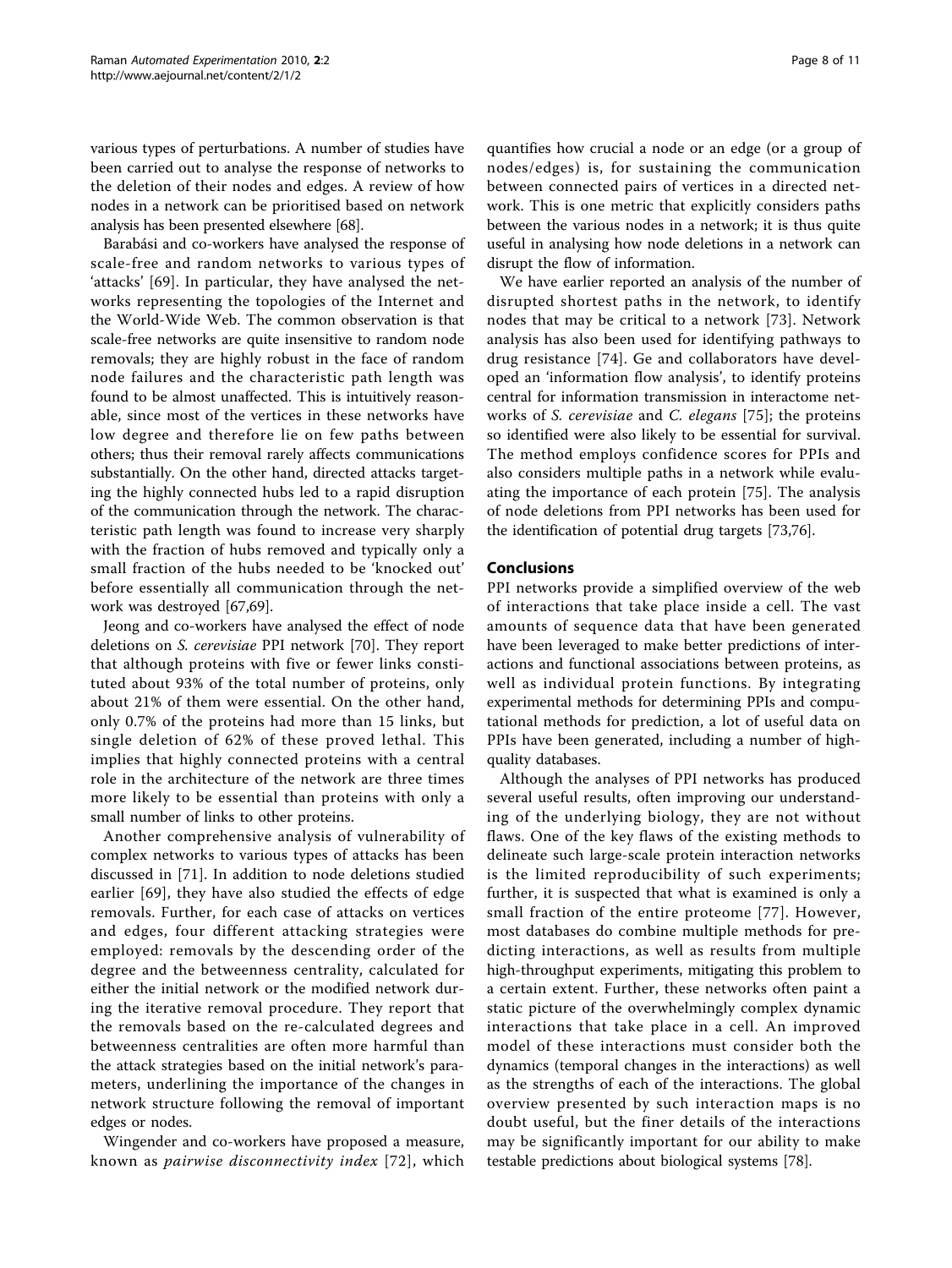<span id="page-8-0"></span>Nevertheless, protein interaction maps have many practical applications and hold the key to understanding complex biological systems. With a large amount of high-throughput data being generated at various levels, computational analyses of these data, to identify associations and interactions between various proteins, form a fundamental step in our quest to understand the organisation of complex biological systems. As Dennis Bray put it rather eloquently [[78\]](#page-10-0), "We have a new continent to explore and will need maps at every scale to find our way".

#### Acknowledgements

The author is grateful to Nagasuma Chandra and Andreas Wagner for their mentorship. Financial support through the YeastX project of SystemsX.ch is gratefully acknowledged.

#### Author details

<sup>1</sup>Department of Biochemistry, University of Zürich, Winterthurerstrasse 190, 8057 Zürich, Switzerland. <sup>2</sup>Swiss Institute of Bioinformatics, Quartier Sorge, Batiment Genopode, 1015 Lausanne, Switzerland.

#### Authors' contributions

KR wrote, read and approved the final manuscript.

#### Competing interests

The author declares that he has no competing interests.

#### Received: 25 November 2009

Accepted: 15 February 2010 Published: 15 February 2010

#### References

- 1. Eisenberg D, Marcotte EM, Xenarios I, Yeates TO: [Protein function in the](http://www.ncbi.nlm.nih.gov/pubmed/10866208?dopt=Abstract) [post-genomic era.](http://www.ncbi.nlm.nih.gov/pubmed/10866208?dopt=Abstract) Nature 2000, 405(6788):823-826.
- Anderson PW: [More Is Different.](http://www.ncbi.nlm.nih.gov/pubmed/17796623?dopt=Abstract) Science 1972, 177(4047):393-396.
- 3. Valencia A, Pazos F: [Computational methods for the prediction of protein](http://www.ncbi.nlm.nih.gov/pubmed/12127457?dopt=Abstract) [interactions.](http://www.ncbi.nlm.nih.gov/pubmed/12127457?dopt=Abstract) Curr Opin Struct Biol 2002, 12:368-373.
- Gavin AC, Bsche M, Krause R, Grandi P, Marzioch M, Bauer A, Schultz J, Rick JM, Michon AM, Cruciat CM, Remor M, Hfert C, Schelder M, Brajenovic M, Ruffner H, Merino A, Klein K, Hudak M, Dickson D, Rudi T, Gnau V, Bauch A, Bastuck S, Huhse B, Leutwein C, Heurtier MA, Copley RR, Edelmann A, Querfurth E, Rybin V, Drewes G, Raida M, Bouwmeester T, Bork P, Seraphin B, Kuster B, Neubauer G, Superti-Furga G: [Functional](http://www.ncbi.nlm.nih.gov/pubmed/11805826?dopt=Abstract) [organization of the yeast proteome by systematic analysis of protein](http://www.ncbi.nlm.nih.gov/pubmed/11805826?dopt=Abstract) [complexes.](http://www.ncbi.nlm.nih.gov/pubmed/11805826?dopt=Abstract) Nature 2002, 415(6868):141-147.
- 5. Ho Y, Gruhler A, Heilbut A, Bader GD, Moore L, Adams SL, Millar A, Taylor P, Bennett K, Boutilier K, Yang L, Wolting C, Donaldson I, Schandorff S, Shewnarane J, Vo M, Taggart J, Goudreault M, Muskat B, Alfarano C, Dewar D, Lin Z, Michalickova K, Willems AR, Sassi H, Nielsen PA, Rasmussen KJ, Andersen JR, Johansen LE, Hansen LH, Jespersen H, Podtelejnikov A, Nielsen E, Crawford J, Poulsen V, Srensen BD, Matthiesen J, Hendrickson RC, Gleeson F, Pawson T, Moran MF, Durocher D, Mann M, Hogue CWV, Figeys D, Tyers M: [Systematic identification of protein](http://www.ncbi.nlm.nih.gov/pubmed/11805837?dopt=Abstract) [complexes in Saccharomyces cerevisiae by mass spectrometry.](http://www.ncbi.nlm.nih.gov/pubmed/11805837?dopt=Abstract) Nature 2002, 415(6868):180-183.
- Giot L, Bader JS, Brouwer C, Chaudhuri A, Kuang B, Li Y, Hao YL, Ooi CE, Godwin B, Vitols E, Vijayadamodar G, Pochart P, Machineni H, Welsh M, Kong Y, Zerhusen B, Malcolm R, Varrone Z, Collis A, Minto M, Burgess S, McDaniel L, Stimpson E, Spriggs F, Williams J, Neurath K, Ioime N, Agee M, Voss E, Furtak K, Renzulli R, Aanensen N, Carrolla S, Bickelhaupt E, Lazovatsky Y, DaSilva A, Zhong J, Stanyon CA, Finley RL, White KP, Braverman M, Jarvie T, Gold S, Leach M, Knight J, Shimkets RA, McKenna MP, Chant J, Rothberg JM: [A protein interaction map of](http://www.ncbi.nlm.nih.gov/pubmed/14605208?dopt=Abstract) [Drosophila melanogaster.](http://www.ncbi.nlm.nih.gov/pubmed/14605208?dopt=Abstract) Science 2003, 302(5651):1727-1736.
- Li S, Armstrong CM, Bertin N, Ge H, Milstein S, Boxem M, Vidalain PO, Han JDJ, Chesneau A, Hao T, Goldberg DS, Li N, Martinez M, Rual JF,

Lamesch P, Xu L, Tewari M, Wong SL, Zhang LV, Berriz GF, Jacotot L, Vaglio P, Reboul J, Hirozane-Kishikawa T, Li Q, Gabel HW, Elewa A, Baumgartner B, Rose DJ, Yu H, Bosak S, Sequerra R, Fraser A, Mango SE, Saxton WM, Strome S, Heuvel SVD, Piano F, Vandenhaute J, Sardet C, Gerstein M, Doucette-Stamm L, Gunsalus KC, Harper JW, Cusick ME, Roth FP, Hill DE, Vidal M: [A map of the interactome network of the](http://www.ncbi.nlm.nih.gov/pubmed/14704431?dopt=Abstract) [metazoan C. elegans.](http://www.ncbi.nlm.nih.gov/pubmed/14704431?dopt=Abstract) Science 2004, 303(5657):540-543.

- 8. Rual JF, Venkatesan K, Hao T, Hirozane-Kishikawa T, Dricot A, Li N, Berriz GF, Gibbons FD, Dreze M, Ayivi-Guedehoussou N, Klitgord N, Simon C, Boxem M, Milstein S, Rosenberg J, Goldberg DS, Zhang LV, Wong SL, Franklin G, Li S, Albala JS, Lim J, Fraughton C, Llamosas E, Cevik S, Bex C, Lamesch P, Sikorski RS, Vandenhaute J, Zoghbi HY, Smolyar A, Bosak S, Sequerra R, Doucette-Stamm L, Cusick ME, Hill DE, Roth FP, Vidal M: [Towards a proteome-scale map of the human protein-protein](http://www.ncbi.nlm.nih.gov/pubmed/16189514?dopt=Abstract) [interaction network.](http://www.ncbi.nlm.nih.gov/pubmed/16189514?dopt=Abstract) Nature 2005, 437(7062):1173-1178.
- 9. Krogan NJ, Cagney G, Yu H, Zhong G, Guo X, Ignatchenko A, Li J, Pu S, Datta N, Tikuisis AP, Punna T, Peregrn-Alvarez JM, Shales M, Zhang X, Davey M, Robinson MD, Paccanaro A, Bray JE, Sheung A, Beattie B, Richards DP, Canadien V, Lalev A, Mena F, Wong P, Starostine A, Canete MM, Vlasblom J, Wu S, Orsi C, Collins SR, Chandran S, Haw R, Rilstone JJ, Gandi K, Thompson NJ, Musso G, Onge PS, Ghanny S, Lam MHY, Butland G, Altaf-Ul AM, Kanaya S, Shilatifard A, O'Shea E, Weissman JS, Ingles CJ, Hughes TR, Parkinson J, Gerstein M, Wodak SJ, Emili A, Greenblatt JF: [Global landscape of protein complexes in the yeast](http://www.ncbi.nlm.nih.gov/pubmed/16554755?dopt=Abstract) [Saccharomyces cerevisiae.](http://www.ncbi.nlm.nih.gov/pubmed/16554755?dopt=Abstract) Nature 2006, 440(7084):637-643.
- 10. Arifuzzaman M, Maeda M, Itoh A, Nishikata K, Takita C, Saito R, Ara T, Nakahigashi K, Huang HC, Hirai A, Tsuzuki K, Nakamura S, Altaf-Ul-Amin M, Oshima T, Baba T, Yamamoto N, Kawamura T, Ioka-Nakamichi T, Kitagawa M, Tomita M, Kanaya S, Wada C, Mori H: [Large-scale](http://www.ncbi.nlm.nih.gov/pubmed/16606699?dopt=Abstract) [identification of protein-protein interaction of Escherichia coli K-12.](http://www.ncbi.nlm.nih.gov/pubmed/16606699?dopt=Abstract) Genome Res 2006, 16(5):686-691.
- 11. Ewing RM, Chu P, Elisma F, Li H, Taylor P, Climie S, McBroom-Cerajewski L, Robinson MD, O'Connor L, Li M, Taylor R, Dharsee M, Ho Y, Heilbut A, Moore L, Zhang S, Ornatsky O, Bukhman YV, Ethier M, Sheng Y, Vasilescu J, Abu-Farha M, Lambert JP, Duewel HS, Stewart II, Kuehl B, Hogue K, Colwill K, Gladwish K, Muskat B, Kinach R, Adams SL, Moran MF, Morin GB, Topaloglou T, Figeys D: [Large-scale mapping of human protein-protein](http://www.ncbi.nlm.nih.gov/pubmed/17353931?dopt=Abstract) [interactions by mass spectrometry.](http://www.ncbi.nlm.nih.gov/pubmed/17353931?dopt=Abstract) Mol Syst Biol 2007, 3:89.
- 12. Yu H, Braun P, Yildirim MA, Lemmens I, Venkatesan K, Sahalie J, Hirozane-Kishikawa T, Gebreab F, Li N, Simonis N, Hao T, Rual JF, Dricot A, Vazquez A, Murray RR, Simon C, Tardivo L, Tam S, Svrzikapa N, Fan C, de Smet AS, Motyl A, Hudson ME, Park J, Xin X, Cusick ME, Moore T, Boone C, Snyder M, Roth FP, Barabsi AL, Tavernier J, Hill DE, Vidal M: [High-quality binary](http://www.ncbi.nlm.nih.gov/pubmed/18719252?dopt=Abstract) [protein interaction map of the yeast interactome network.](http://www.ncbi.nlm.nih.gov/pubmed/18719252?dopt=Abstract) Science 2008, 322(5898):104-110.
- 13. Marcotte EM, Pellegrini M, Ng HL, Rice DW, Yeates TO, Eisenberg D: [Detecting Protein Function and Protein-Protein Interactions from](http://www.ncbi.nlm.nih.gov/pubmed/10427000?dopt=Abstract) [Genome Sequences.](http://www.ncbi.nlm.nih.gov/pubmed/10427000?dopt=Abstract) Science 1999, 285(5428):751-753.
- 14. Veitia RA: Rosetta Stone proteins: "chance and necessity"?. Genome Biol 2002, 3(2):interactions1001.1-1001.3.
- 15. Huynen M, Snel B, Lathe W, Bork P: [Predicting protein function by](http://www.ncbi.nlm.nih.gov/pubmed/10958638?dopt=Abstract) [genomic context: quantitative evaluation and qualitative inferences.](http://www.ncbi.nlm.nih.gov/pubmed/10958638?dopt=Abstract) Genome Res 2000, 10(8):1204-1210.
- 16. Dandekar T, Snel B, Huynen MA, Bork P: Conservation of gene order: a fingerprint of proteins that physically interact. Trends Biochemical Sci 1998, 23(9):324-328.
- 17. Marcotte EM: [Computational genetics: finding protein function by](http://www.ncbi.nlm.nih.gov/pubmed/10851184?dopt=Abstract) [nonhomology methods.](http://www.ncbi.nlm.nih.gov/pubmed/10851184?dopt=Abstract) Curr Opin Struct Biol 2000, 10:359-365.
- 18. Korbel JO, Jensen LJ, von Mering C, Bork P: Analysis of genomic context: prediction of functional associations from conserved bidirectionally transcribed gene pairs. Nat Biotechnol 2004, 7:911-917.
- 19. Pellegrini M, Marcotte EM, Thompson MJ, Eisenberg D, Yeates TO: [Assigning protein functions by comparative genome analysis: Protein](http://www.ncbi.nlm.nih.gov/pubmed/10200254?dopt=Abstract) [phylogenetic profiles.](http://www.ncbi.nlm.nih.gov/pubmed/10200254?dopt=Abstract) Proc Natl Acad Sci USA 1999, 96(8):4285-4288.
- 20. Morett E, Korbel JO, Rajan E, Saab-Rincon G, Olvera L, Olvera M, Schmidt S, Snel B, Bork P: [Systematic discovery of analogous enzymes in thiamin](http://www.ncbi.nlm.nih.gov/pubmed/12794638?dopt=Abstract) [biosynthesis.](http://www.ncbi.nlm.nih.gov/pubmed/12794638?dopt=Abstract) Nat Biotechnol 2003, 21:790-795.
- 21. Date SV, Marcotte EM: [Protein function prediction using the Protein Link](http://www.ncbi.nlm.nih.gov/pubmed/15701682?dopt=Abstract) [Explorer \(PLEX\).](http://www.ncbi.nlm.nih.gov/pubmed/15701682?dopt=Abstract) Bioinformatics 2005, 21(10):2558-2559.
- 22. Thompson J: The Coevolutionary Process Chicago: University of Chicago Press 1994.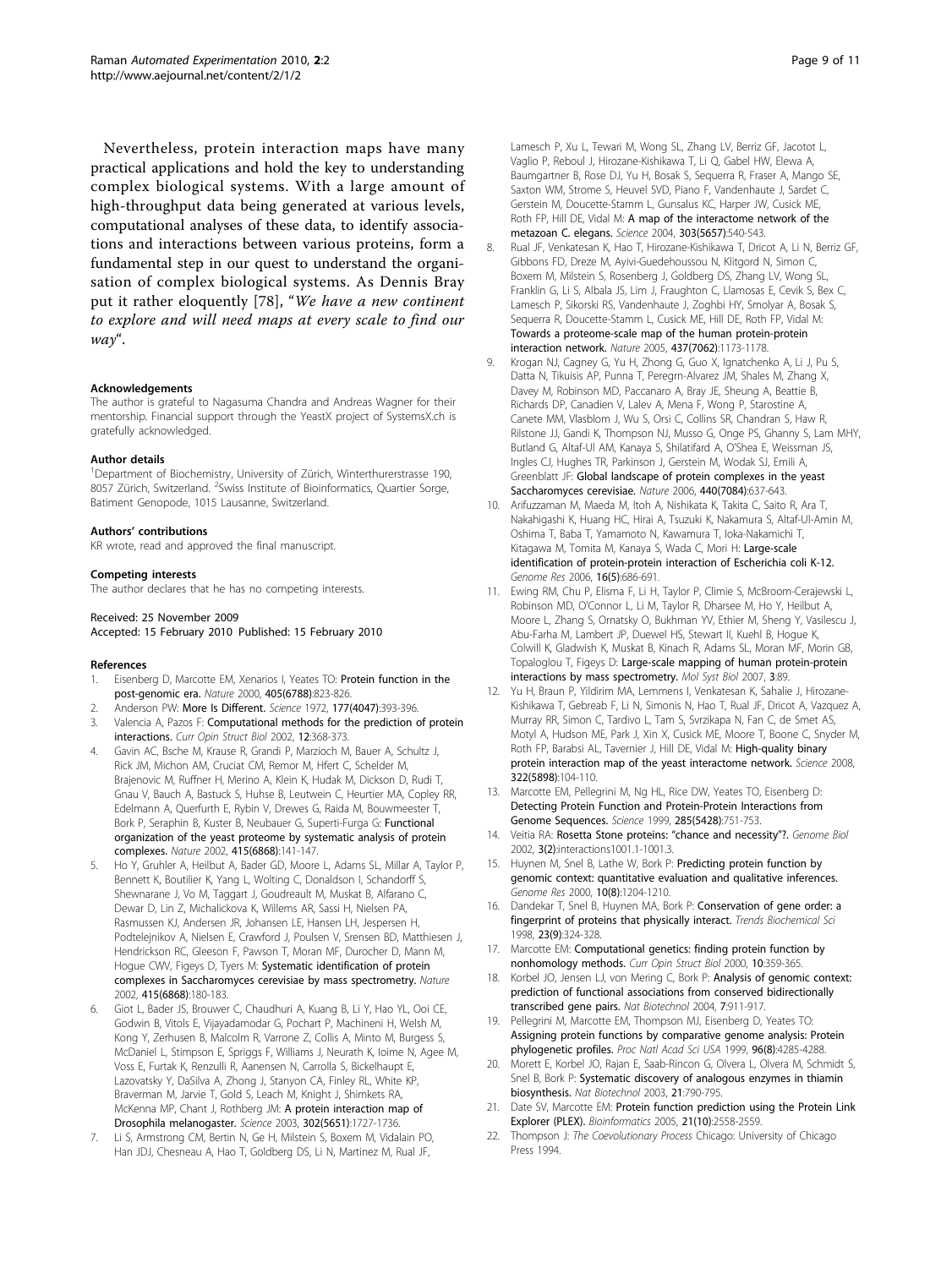- <span id="page-9-0"></span>23. Pazos F, Valencia A: [Protein co-evolution, co-adaptation and interactions.](http://www.ncbi.nlm.nih.gov/pubmed/18818697?dopt=Abstract) EMBO J 2008, 27(20):2648-2655.
- 24. Barker D, Pagel M: [Predicting functional gene links from phylogenetic](http://www.ncbi.nlm.nih.gov/pubmed/16103904?dopt=Abstract)[statistical analyses of whole genomes.](http://www.ncbi.nlm.nih.gov/pubmed/16103904?dopt=Abstract) PLoS Comput Biol 2005, 1:e3.
- 25. Pazos F, Helmer-Citterich M, Ausiello G, Valencia A: [Correlated mutations](http://www.ncbi.nlm.nih.gov/pubmed/9281423?dopt=Abstract) [contain information about protein-protein interaction.](http://www.ncbi.nlm.nih.gov/pubmed/9281423?dopt=Abstract) J Mol Biol 1997, 271(4):511-523.
- 26. Pazos F, Valencia A: [In silico Two-Hybrid System for the Selection of](http://www.ncbi.nlm.nih.gov/pubmed/11933068?dopt=Abstract) [Physically Interacting Protein Pairs.](http://www.ncbi.nlm.nih.gov/pubmed/11933068?dopt=Abstract) Proteins 2002, 47:219-227.
- 27. Goh CS, Cohen FE: [Co-evolutionary analysis reveals insights into protein](http://www.ncbi.nlm.nih.gov/pubmed/12421567?dopt=Abstract)[protein interactions.](http://www.ncbi.nlm.nih.gov/pubmed/12421567?dopt=Abstract) J Mol Biol 2002, 324:177-192.
- 28. Ramani AK, Marcotte EM: [Exploiting the co-evolution of interacting](http://www.ncbi.nlm.nih.gov/pubmed/12614624?dopt=Abstract) [proteins to discover interaction specificity.](http://www.ncbi.nlm.nih.gov/pubmed/12614624?dopt=Abstract) J Mol Biol 2003, 327:273-284.
- 29. Pazos F, Ranea JAG, Juan D, Sternberg MJE: [Assessing protein co-evolution](http://www.ncbi.nlm.nih.gov/pubmed/16139301?dopt=Abstract) [in the context of the tree of life assists in the prediction of the](http://www.ncbi.nlm.nih.gov/pubmed/16139301?dopt=Abstract) [interactome.](http://www.ncbi.nlm.nih.gov/pubmed/16139301?dopt=Abstract) J Mol Biol 2005, 352(4):1002-1015.
- 30. Juan D, Pazos F, Valencia A: [High-confidence prediction of global](http://www.ncbi.nlm.nih.gov/pubmed/18199838?dopt=Abstract) [interactomes based on genome-wide coevolutionary networks.](http://www.ncbi.nlm.nih.gov/pubmed/18199838?dopt=Abstract) Proc Natl Acad Sci USA 2008, 105(3):934-939.
- 31. Mika S, Rost B: [Protein-protein interactions more conserved within](http://www.ncbi.nlm.nih.gov/pubmed/16854211?dopt=Abstract) [species than across species.](http://www.ncbi.nlm.nih.gov/pubmed/16854211?dopt=Abstract) PLoS Comput Biol 2006, 2(7):e79.
- 32. Komurov K, White M: [Revealing static and dynamic modular architecture](http://www.ncbi.nlm.nih.gov/pubmed/17453049?dopt=Abstract) [of the eukaryotic protein interaction network.](http://www.ncbi.nlm.nih.gov/pubmed/17453049?dopt=Abstract) Mol Syst Biol 2007, 3:110.
- 33. Lu X, Jain W, Finn PW, Perkins DL: [Hubs in biological interaction networks](http://www.ncbi.nlm.nih.gov/pubmed/17437023?dopt=Abstract) [exhibit low changes in expression in experimental asthma.](http://www.ncbi.nlm.nih.gov/pubmed/17437023?dopt=Abstract) Mol Syst Biol 2007, 3:98.
- 34. Hegde SR, Manimaran P, Mande SC: [Dynamic changes in protein](http://www.ncbi.nlm.nih.gov/pubmed/19043542?dopt=Abstract) [functional linkage networks revealed by integration with gene](http://www.ncbi.nlm.nih.gov/pubmed/19043542?dopt=Abstract) [expression data.](http://www.ncbi.nlm.nih.gov/pubmed/19043542?dopt=Abstract) PLoS Comput Biol 2008, 4(11):e1000237.
- 35. Donaldson I, Martin J, de Bruijn B, Wolting C, Lay V, Tuekam B, Zhang S, Baskin B, Bader GD, Michalickova K, Pawson T, Hogue CWV: [PreBIND and](http://www.ncbi.nlm.nih.gov/pubmed/12689350?dopt=Abstract) [Textomy - mining the biomedical literature for protein-protein](http://www.ncbi.nlm.nih.gov/pubmed/12689350?dopt=Abstract) [interactions using a support vector machine.](http://www.ncbi.nlm.nih.gov/pubmed/12689350?dopt=Abstract) BMC Bioinformatics 2003, 4:11.
- 36. von Mering C, Jensen LJ, Snel B, Hooper SD, Krupp M, Foglierini M, Jouffre N, Huynen MA, Bork P: [STRING: known and predicted protein](http://www.ncbi.nlm.nih.gov/pubmed/15608232?dopt=Abstract)[protein associations, integrated and transferred across organisms.](http://www.ncbi.nlm.nih.gov/pubmed/15608232?dopt=Abstract) Nucleic Acids Res 2005, 33(Suppl 1):D433-437.
- 37. Marcotte EM, Xenarios I, Eisenberg D: [Mining literature for protein-protein](http://www.ncbi.nlm.nih.gov/pubmed/11301305?dopt=Abstract) [interactions.](http://www.ncbi.nlm.nih.gov/pubmed/11301305?dopt=Abstract) Bioinformatics 2001, 17(4):359-363.
- 38. Zaki N, Lazarova-Molnar S, El-Hajj W, Campbell P: [Protein-protein](http://www.ncbi.nlm.nih.gov/pubmed/19445721?dopt=Abstract) [interaction based on pairwise similarity.](http://www.ncbi.nlm.nih.gov/pubmed/19445721?dopt=Abstract) BMC Bioinformatics 2009, 10:150.
- 39. Fields S, Song O: [A novel genetic system to detect protein-protein](http://www.ncbi.nlm.nih.gov/pubmed/2547163?dopt=Abstract) [interactions.](http://www.ncbi.nlm.nih.gov/pubmed/2547163?dopt=Abstract) Nature 1989, 340(6230):245-246.
- 40. Gingras AC, Gstaiger M, Raught B, Aebersold R: [Analysis of protein](http://www.ncbi.nlm.nih.gov/pubmed/17593931?dopt=Abstract) [complexes using mass spectrometry.](http://www.ncbi.nlm.nih.gov/pubmed/17593931?dopt=Abstract) Nat Rev Mol Cell Biol 2007, 8(8):645-654.
- 41. Zhu H, Bilgin M, Bangham R, Hall D, Casamayor A, Bertone P, Lan N, Jansen R, Bidlingmaier S, Houfek T, Mitchell T, Miller P, Dean RA, Gerstein M, Snyder M: [Global analysis of protein activities using proteome chips.](http://www.ncbi.nlm.nih.gov/pubmed/11474067?dopt=Abstract) Science 2001, 293(5537):2101-2105.
- 42. Michaud GA, Salcius M, Zhou F, Bangham R, Bonin J, Guo H, Snyder M, Predki PF, Schweitzer BI: [Analyzing antibody specificity with whole](http://www.ncbi.nlm.nih.gov/pubmed/14608365?dopt=Abstract) [proteome microarrays.](http://www.ncbi.nlm.nih.gov/pubmed/14608365?dopt=Abstract) Nat Biotechnol 2003, 21(12):1509-1512.
- 43. Mattoon DR, Schweitzer B: [Profiling protein interaction networks with](http://www.ncbi.nlm.nih.gov/pubmed/19597780?dopt=Abstract) [functional protein microarrays.](http://www.ncbi.nlm.nih.gov/pubmed/19597780?dopt=Abstract) Methods Mol Biol 2009, 563:63-74.
- 44. Shoemaker BA, Panchenko AR: [Deciphering protein-protein interactions.](http://www.ncbi.nlm.nih.gov/pubmed/17397251?dopt=Abstract) [Part I. Experimental techniques and databases.](http://www.ncbi.nlm.nih.gov/pubmed/17397251?dopt=Abstract) PLoS Comput Biol 2007, 3(3):e42.
- 45. Uetz P: Experimental methods for protein interaction identification and characterization. Protein-protein interactions and networks Springer2008:1-32.
- 46. Uetz P, Giot L, Cagney G, Mansfield TA, Judson RS, Knight JR, Lockshon D, Narayan V, Srinivasan M, Pochart P, Qureshi-Emili A, Li Y, Godwin B, Conover D, Kalbfleisch T, Vijayadamodar G, Yang M, Johnston M, Fields S, Rothberg JM: [A comprehensive analysis of protein-protein interactions in](http://www.ncbi.nlm.nih.gov/pubmed/10688190?dopt=Abstract) [Saccharomyces cerevisiae.](http://www.ncbi.nlm.nih.gov/pubmed/10688190?dopt=Abstract) Nature 2000, 403(6770):623-627.
- 47. Ito T, Chiba T, Ozawa R, Yoshida M, Hattori M, Sakaki Y: [A comprehensive](http://www.ncbi.nlm.nih.gov/pubmed/11283351?dopt=Abstract) [two-hybrid analysis to explore the yeast protein interactome.](http://www.ncbi.nlm.nih.gov/pubmed/11283351?dopt=Abstract) Proc Natl Acad Sci USA 2001, 98(8):4569-4574.
- 48. Jensen LJ, Kuhn M, Stark M, Chaffron S, Creevey C, Muller J, Doerks T, Julien P, Roth A, Simonovic M, Bork P, von Mering C: [STRING 8-a global](http://www.ncbi.nlm.nih.gov/pubmed/18940858?dopt=Abstract) [view on proteins and their functional interactions in 630 organisms.](http://www.ncbi.nlm.nih.gov/pubmed/18940858?dopt=Abstract) Nucleic Acids Res 2009, , 37 Database: D412-D416.
- 49. Hooper SD, Bork P: [Medusa: a simple tool for interaction graph analysis.](http://www.ncbi.nlm.nih.gov/pubmed/16188923?dopt=Abstract) Bioinformatics 2005, 21(24):4432-4433.
- 50. Peri S, Navarro JD, Amanchy R, Kristiansen TZ, Jonnalagadda CK, Surendranath V, Niranjan V, Muthusamy B, Gandhi TKB, Gronborg M, Ibarrola N, Deshpande N, Shanker K, Shivashankar HN, Rashmi BP, Ramya MA, Zhao Z, Chandrika KN, Padma N, Harsha HC, Yatish AJ, Kavitha MP, Menezes M, Choudhury DR, Suresh S, Ghosh N, Saravana R, Chandran S, Krishna S, Joy M, Anand SK, Madavan V, Joseph A, Wong GW, Schiemann WP, Constantinescu SN, Huang L, Khosravi-Far R, Steen H, Tewari M, Ghaffari S, Blobe GC, Dang CV, Garcia JGN, Pevsner J, Jensen ON, Roepstorff P, Deshpande KS, Chinnaiyan AM, Hamosh A, Chakravarti A, Pandey A: [Development of human protein reference database as an](http://www.ncbi.nlm.nih.gov/pubmed/14525934?dopt=Abstract) [initial platform for approaching systems biology in humans.](http://www.ncbi.nlm.nih.gov/pubmed/14525934?dopt=Abstract) Genome Res 2003, 13(10):2363-2371.
- 51. Xenarios I, Fernandez E, Salwinski L, Duan XJ, Thompson MJ, Marcotte EM, Eisenberg D: [DIP: The Database of Interacting Proteins: 2001 update.](http://www.ncbi.nlm.nih.gov/pubmed/11125102?dopt=Abstract) Nucleic Acids Res 2001, 29:239-241.
- 52. Mellor JC, Yanai I, Clodfelter KH, Mintseris J, DeLisi C: [Predictome: a](http://www.ncbi.nlm.nih.gov/pubmed/11752322?dopt=Abstract) [database of putative functional links between proteins.](http://www.ncbi.nlm.nih.gov/pubmed/11752322?dopt=Abstract) Nucleic Acids Res 2002, 30:306-309.
- 53. Hu Z, Snitkin ES, DeLisi C: [VisANT: an integrative framework for networks](http://www.ncbi.nlm.nih.gov/pubmed/18463131?dopt=Abstract) [in systems biology.](http://www.ncbi.nlm.nih.gov/pubmed/18463131?dopt=Abstract) Brief Bioinform 2008, 9(4):317-325.
- Pavlopoulos G, Wegener AL, Schneider R: [A survey of visualization tools](http://www.ncbi.nlm.nih.gov/pubmed/19040716?dopt=Abstract) [for biological network analysis.](http://www.ncbi.nlm.nih.gov/pubmed/19040716?dopt=Abstract) BioData Min 2008, 1:12.
- 55. Shannon P, Markiel A, Ozier O, Baliga NS, Wang JT, Ramage D, Amin N, Schwikowski B, Ideker T: [Cytoscape: a software environment for](http://www.ncbi.nlm.nih.gov/pubmed/14597658?dopt=Abstract) [integrated models of biomolecular interaction networks.](http://www.ncbi.nlm.nih.gov/pubmed/14597658?dopt=Abstract) Genome Res 2003, 13(11):2498-2504.
- 56. Assenov Y, Ramírez F, Schelhorn SE, Lengauer T, Albrecht M: [Computing](http://www.ncbi.nlm.nih.gov/pubmed/18006545?dopt=Abstract) [topological parameters of biological networks.](http://www.ncbi.nlm.nih.gov/pubmed/18006545?dopt=Abstract) Bioinformatics 2008, 24(2):282-284.
- 57. Fruchterman TMJ, Reingold EM: Graph drawing by force-directed placement. Softw Pract Exper 1991, 21(11):1129-1164.
- 58. Watts DJ, Strogatz SH: [Collective dynamics of](http://www.ncbi.nlm.nih.gov/pubmed/9623998?dopt=Abstract) 'small-world' networks. Nature 1998, 393(6684):440-442.
- 59. Barabási AL, Albert R: [Emergence of Scaling in Random Networks.](http://www.ncbi.nlm.nih.gov/pubmed/10521342?dopt=Abstract) Science 1999, 286(5439):509-512.
- 60. Albert R, Jeong H, Barabási AL: Diameter of the World-Wide Web. Nature 1999, 401:130-131.
- 61. Barabási AL, Oltvai ZN: [Network biology: understanding the cell](http://www.ncbi.nlm.nih.gov/pubmed/14735121?dopt=Abstract)'s [functional organization.](http://www.ncbi.nlm.nih.gov/pubmed/14735121?dopt=Abstract) Nat Rev Genet 2004, 5(2):101-113.
- 62. Mason O, Verwoerd M: [Graph theory and networks in Biology.](http://www.ncbi.nlm.nih.gov/pubmed/17441552?dopt=Abstract) IET Syst Biol 2007, 1(2):89-119.
- 63. Diestel R: Graph Theory. Graduate Texts in Mathematics Springer-Verlag 2000, 173.
- 64. Freeman LC: A set of measures of centrality based on betweenness. Sociometry 1977, 40:35-41.
- 65. Girvan M, Newman MEJ: [Community structure in social and biological](http://www.ncbi.nlm.nih.gov/pubmed/12060727?dopt=Abstract) [networks.](http://www.ncbi.nlm.nih.gov/pubmed/12060727?dopt=Abstract) Proc Natl Acad Sci USA 2002, 99(12):7821-7826.
- 66. Watts D: Six Degrees London: W. W. Norton & Company 2003.
- 67. Newman MEJ: The Structure and Function of Complex Networks. SIAM Review 2003, 45(2):167-256.
- 68. Chang AN: [Prioritizing genes for pathway impact using network analysis.](http://www.ncbi.nlm.nih.gov/pubmed/19597784?dopt=Abstract) Methods Mol Biol 2009, 563:141-156.
- 69. Albert R, Jeong H, Barabási AL: [Error and attack tolerance of complex](http://www.ncbi.nlm.nih.gov/pubmed/10935628?dopt=Abstract) [networks.](http://www.ncbi.nlm.nih.gov/pubmed/10935628?dopt=Abstract) Nature 2000, 406(6794):378-382.
- 70. Jeong H, Mason SP, Barabási AL, Oltvai ZN: [Lethality and centrality in](http://www.ncbi.nlm.nih.gov/pubmed/11333967?dopt=Abstract) [protein networks.](http://www.ncbi.nlm.nih.gov/pubmed/11333967?dopt=Abstract) Nature 2001, 411(6833):41-42.
- 71. Holme P, Kim BJ, Yoon CN, Han SK: Attack vulnerability of complex networks. Phys Rev E 2002, 65(5):056109.
- 72. Potapov AP, Goemann B, Wingender E: [The pairwise disconnectivity index](http://www.ncbi.nlm.nih.gov/pubmed/18454847?dopt=Abstract) [as a new metric for the topological analysis of regulatory networks.](http://www.ncbi.nlm.nih.gov/pubmed/18454847?dopt=Abstract) BMC Bioinformatics 2008, 9:227.
- 73. Raman K, Kalidas Y, Chandra N: [targetTB: A target identification pipeline](http://www.ncbi.nlm.nih.gov/pubmed/19099550?dopt=Abstract) for Mycobacterium tuberculosis [through an interactome, reactome and](http://www.ncbi.nlm.nih.gov/pubmed/19099550?dopt=Abstract) [genome-scale structural analysis.](http://www.ncbi.nlm.nih.gov/pubmed/19099550?dopt=Abstract) BMC Syst Biol 2008, 2:109.